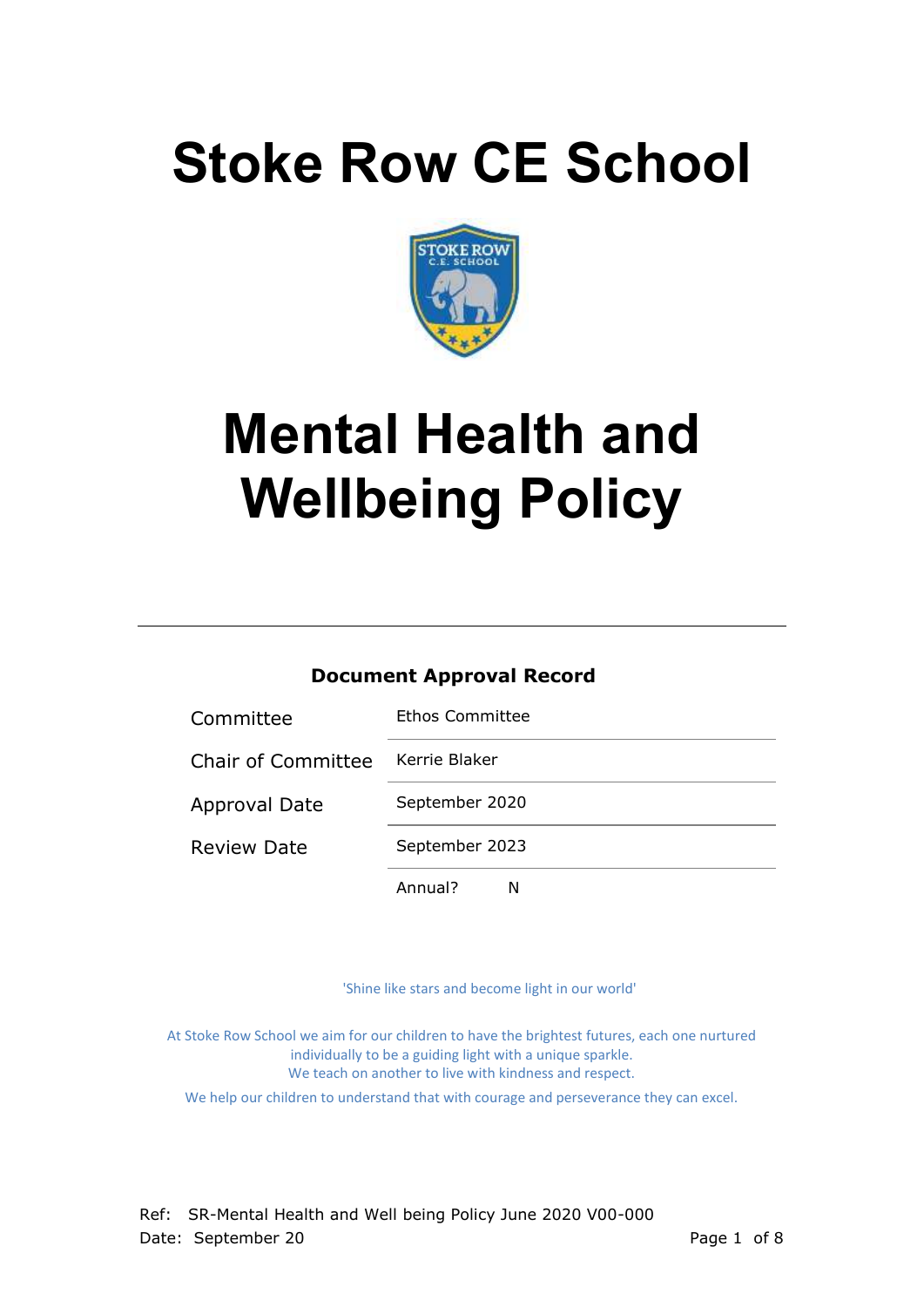### Stoke Row C. E. School Mental Health and Wellbeing Policy

These policies are all created in line with the Christian foundation of this school which is expressed through our five core values and our view that every child is unique and valued.

## **Contents**

In line with [Mental Health and behaviour in schools-](https://www.gov.uk/government/publications/mental-health-and-behaviour-in-schools--2) departmental advice for school staff and based on a model policy from The Charlie Waller Memorial Trust

To conform with the requirements of GDPR (General Data Protection Regulation) all data is handled according to the terms of our Privacy Notice. A copy of this is available in the school office.

## <span id="page-1-0"></span>**1 Introduction**

In an average classroom, three children will be suffering from a diagnosable mental health condition. By developing and implementing practical, relevant and effective mental health policies and procedures we can promote positive mental health and wellbeing and provide a safe and stable environment for the many children affected both directly, and indirectly by mental ill health. The school has an important role to play, acting as a source of support and information for both children and parents. However, many school and college staff feel out of their depth when faced with issues related to mental health. The Charlie Waller Memorial Trust has developed guidance to help schools develop policies and procedures which will empower staff to spot and support children in need of help and to follow appropriate referral pathways and procedures. A well-developed and implemented policy can prevent children from falling through the gaps.

*"A boy in year 10 was suffering badly from anorexia and ended up in A&E – when staff were debriefed several of us realised that although we were very concerned*  about him, we had all assumed someone else was dealing with it - but nobody *was. We now have a policy with a named member of staff who all these concerns are passed to."* 

Stoke Row School has chosen to adopt the Charlie Waller Memorial Trust model template as its Mental Health and Wellbeing Policy. The Policy also provides appendices with additional information which staff may find helpful as well as a

Ref: SR-Mental Health and Well being Policy June 2020 V00-000 Date: September 20 **Page 2 of 8** Page 2 of 8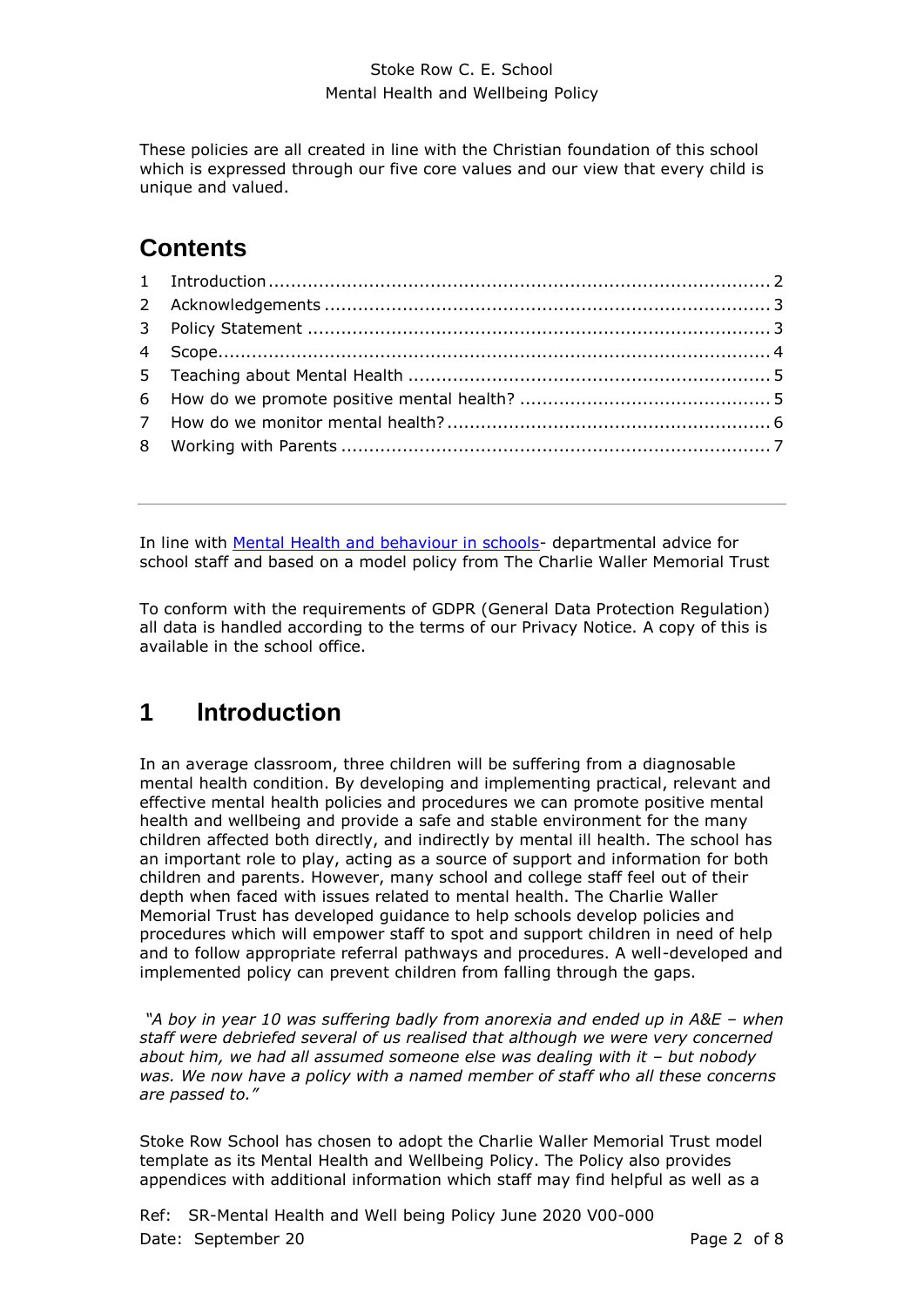digest of websites and books providing further information about mental health issues likely to be found within a student body.

Guidance and advice documents, including advice from the Department for Education and Public Health are included in Appendix B.

## <span id="page-2-0"></span>**2 Acknowledgements**

This guidance was written by Dr Pooky Knightsmith who is the Director - Children, Young People and Schools Programme with the Charlie Waller Memorial Trust. The Trust fully funded the research and writing of the guidance. The guidance was developed in consultation with a range of school staff and other professionals and experts. We are grateful to all of them. Special thanks go to Penny Tyndale-Hardy, Farlingaye High School; Rahel Monohan, Latymer Upper School and Sarah Davies, Notting Hill and Ealing High School. This policy forms part of the Charlie Waller Memorial Trust's ongoing work to improve recognition of and support for mental health issues. The Trust provides funded training to schools on a variety of topics related to mental health including twilight, half day and full day INSET sessions. For further information email admin@cwmt.org or call 01635 869754.

## <span id="page-2-1"></span>**3 Policy Statement**

Mental health is a state of wellbeing in which every individual realises his or her own potential, can cope with the normal stresses of life, can work productively and fruitfully, and is able to make a contribution to her or his community. (World Health Organization) At Stoke Row CE PrimarySchool we believe that we all belong to God's family. We aim to develop confident learners who take ownership of their learning and are proud of their achievements. We believe that every child is entitled to enjoy their childhood. We seek to do this through learning together in a secure, welcoming, happy and healthy environment, where we have high expectations of each other and embrace exciting challenges that inspire and motivate us to achieve in all areas of our lives. Our school community is encouraged to develop a passion for lifelong learning, to contribute to our global society, and to be generous and inclusive in our friendships. Our Christian ethos and our sense of belonging to one community encourage kind, thoughtful and respectful behaviour where everyone's contribution is valued, and where diversity and what makes us all individuals are celebrated.

At our school, we aim to promote positive mental health for every member of our staff and student body. We pursue this aim using both universal, whole-school approaches and specialised, targeted approaches aimed at vulnerable children.

In addition to promoting positive mental health, we aim to recognise and respond to mental ill health. In an average classroom, three children will be suffering from a diagnosable mental health issue. By developing and implementing practical, relevant and effective mental health policies and procedures we can promote a safe and stable environment for children affected both directly, and indirectly by mental ill health.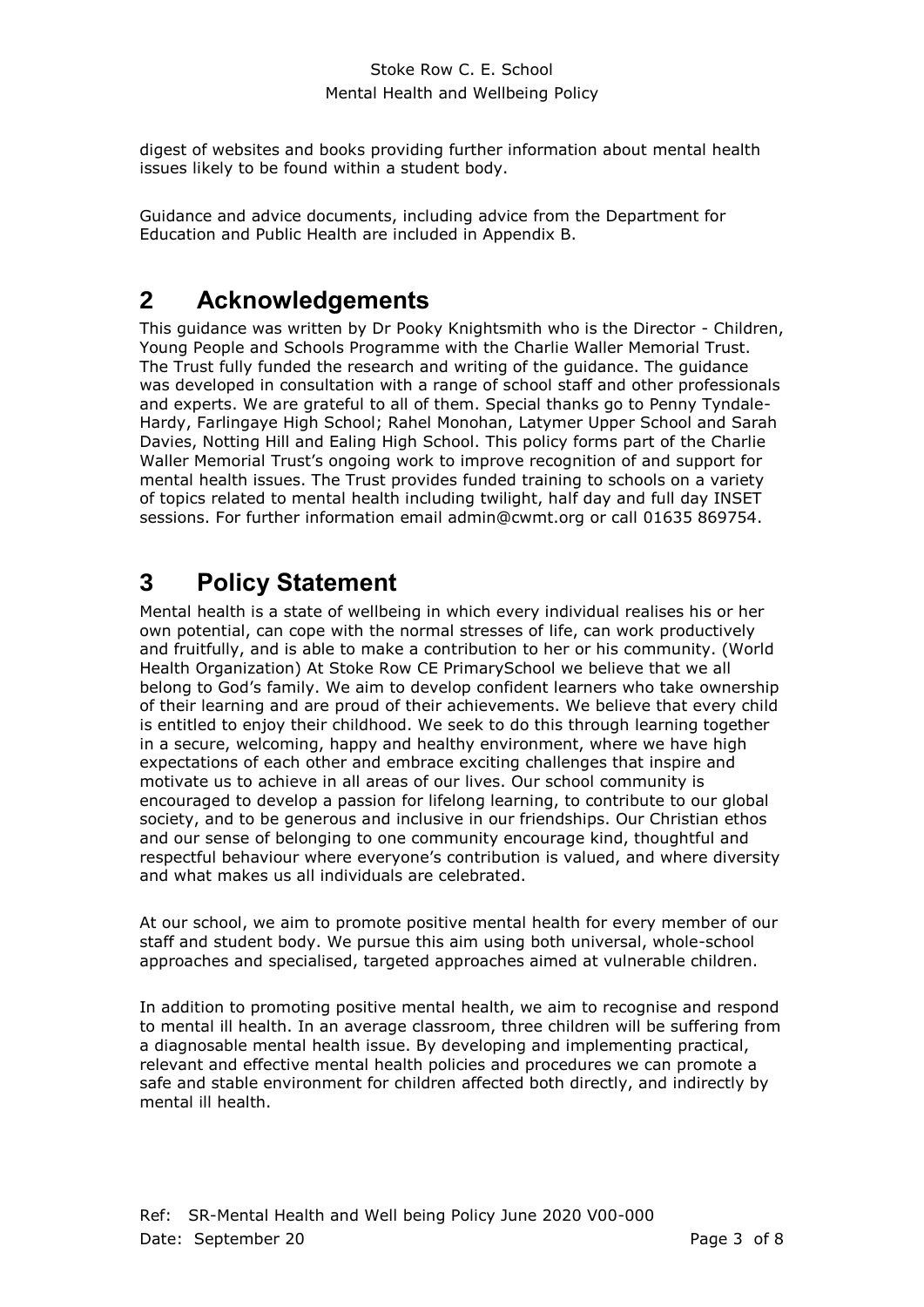## <span id="page-3-0"></span>**4 Scope**

This document describes the school's approach to promoting positive mental health and wellbeing and to providing a safe and stable environment for the many children affected both directly, and indirectly by mental ill health. This policy is intended as guidance for all staff including non-teaching staff and governors. It should be read in conjunction with our medical policy in cases where a child's mental health overlaps with or is linked to a medical issue, and the SEND policy where a child has an identified special educational need.

## **The Policy Aims to:**

- Promote positive mental health in all staff and children
- Increase understanding and awareness of common mental health issues
- Alert staff to early warning signs of mental ill health
- Provide support to staff working with young people with mental health issues
- Provide support to children suffering mental ill health and their peers and parents/carers

### **Lead Members of Staff**

Whilst all staff have a responsibility to promote the mental health of all pupils, staff with a specific, relevant remit include:

- Charlotte Whittle- designated child protection/safeguarding officer
- Gillian Fraser deputy designated child protection/safeguarding officer
- Emma Beeton mental health lead
- Emma Hughes SEND Co-ordinator

Any member of staff who is concerned about the mental health or wellbeing of a child should speak to the mental health lead in the first instance. If there is a fear that the child is in danger of immediate harm, the normal child protection procedures should be followed with an immediate referral to the designated child protection officer. If the child presents a medical emergency then the normal procedures for medical emergencies should be followed, including contacting the emergency services if necessary.

Where a referral to CAMHS (Child and Adolescent Mental Health Services) is appropriate, this will be led and managed by Emma Hughes, SEND co-ordinator. Guidance about referring to CAMHS is provided in Appendix E.

## **Individual Care Plans**

It is helpful to draw up an individual care plan for pupils causing concern or who receive a diagnosis pertaining to their mental health. This should be drawn up involving the pupil, the parents and relevant health professionals. This can include:

- Details of a pupil's condition
- Special requirements and precautions
- Medication and any side effects
- What to do, and who to contact in an emergency
- The role the school can play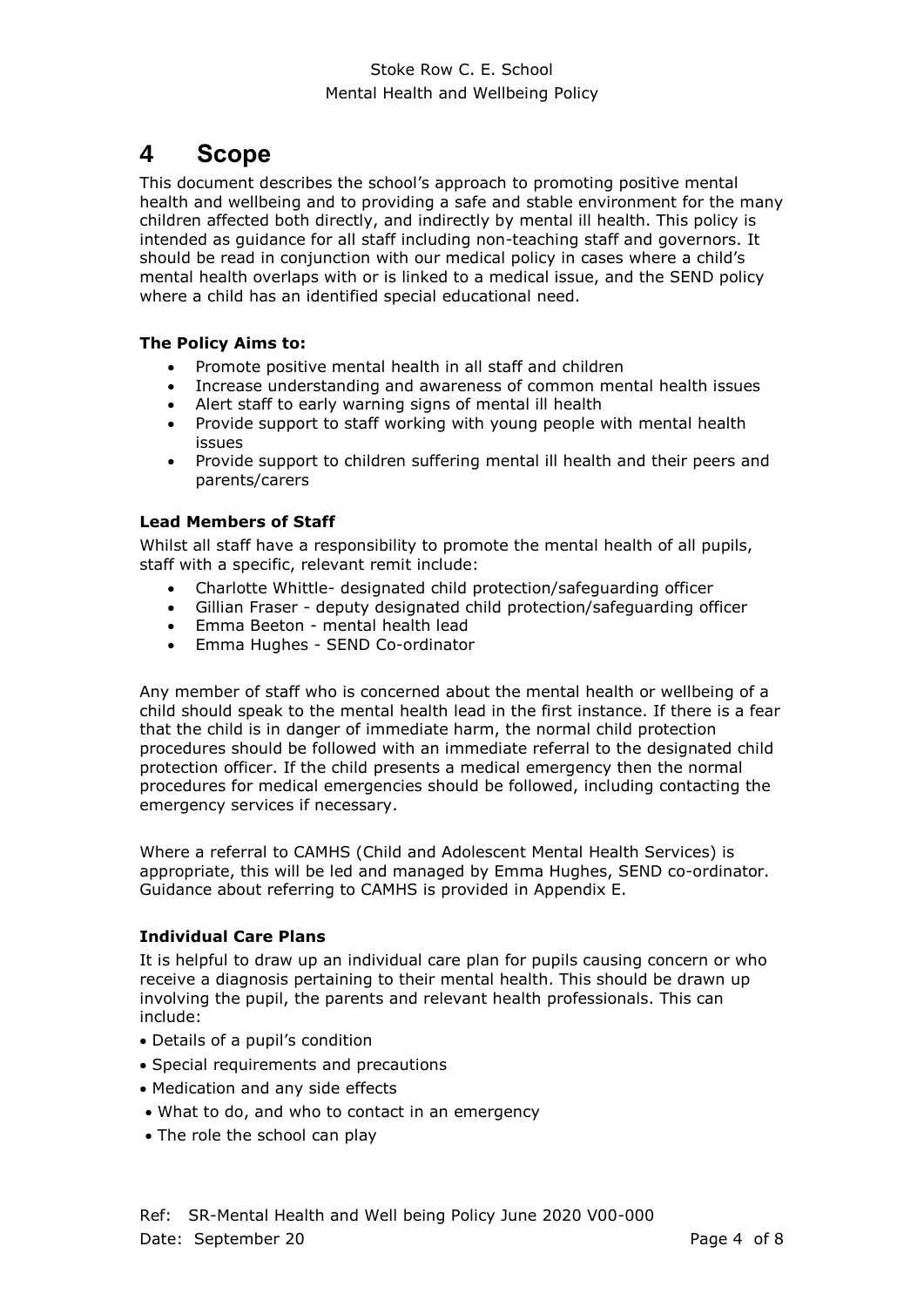# <span id="page-4-0"></span>**5 Teaching about Mental Health**

The skills, knowledge and understanding needed by our children to keep themselves and others physically and mentally healthy and safe are included as part of our developmental PSHE curriculum. The specific content of lessons will be determined by the specific needs of the cohort we're teaching but there will always be an emphasis on enabling children to develop the skills, knowledge, understanding, language and confidence to seek help, as needed, for themselves or others. We will follow the [PHSE Assocation Guidance](https://www.pshe-association.org.uk/curriculum-and-resources/resources/guidance-teaching-about-mental-health-and) to ensure that we teach mental health and emotional wellbeing issues in a safe and sensitive manner which helps rather than harms.

## <span id="page-4-1"></span>**6 How do we promote positive mental health?**

Below is a list of all the opportunities and experiences that are provided for the children to ensure positive mental health. This list is not exhaustive.

- PSHE lessons
- Sporting activities
- Extra-curricular activities (sports clubs, gardening club, Lego club etc)
- Positive feedback during lessons and in books
- Star and Learner of the week certificates
- Head teacher awards
- Prayer Space
- Social skills groups
- Giving children jobs/responsibilities
- Forest school
- Group work
- School environment
- Buddying system (especially in Reception)
- Knowing the children as individuals
- Celebrating their out-of-school achievements
- ELSA (Emotional Literacy Support Assistant)
- Transition work
- Plays/performances
- Stay and Play sessions in EYFS
- Class assembly
- Class prayers
- Show and Tell
- Philosophy for Children
- Use of relaxation techniques

Positive Mental Health and Wellbeing are also supported by the Pupil Behaviour and Anti Bullying Policies and the Staff and Parent Codes of Conduct.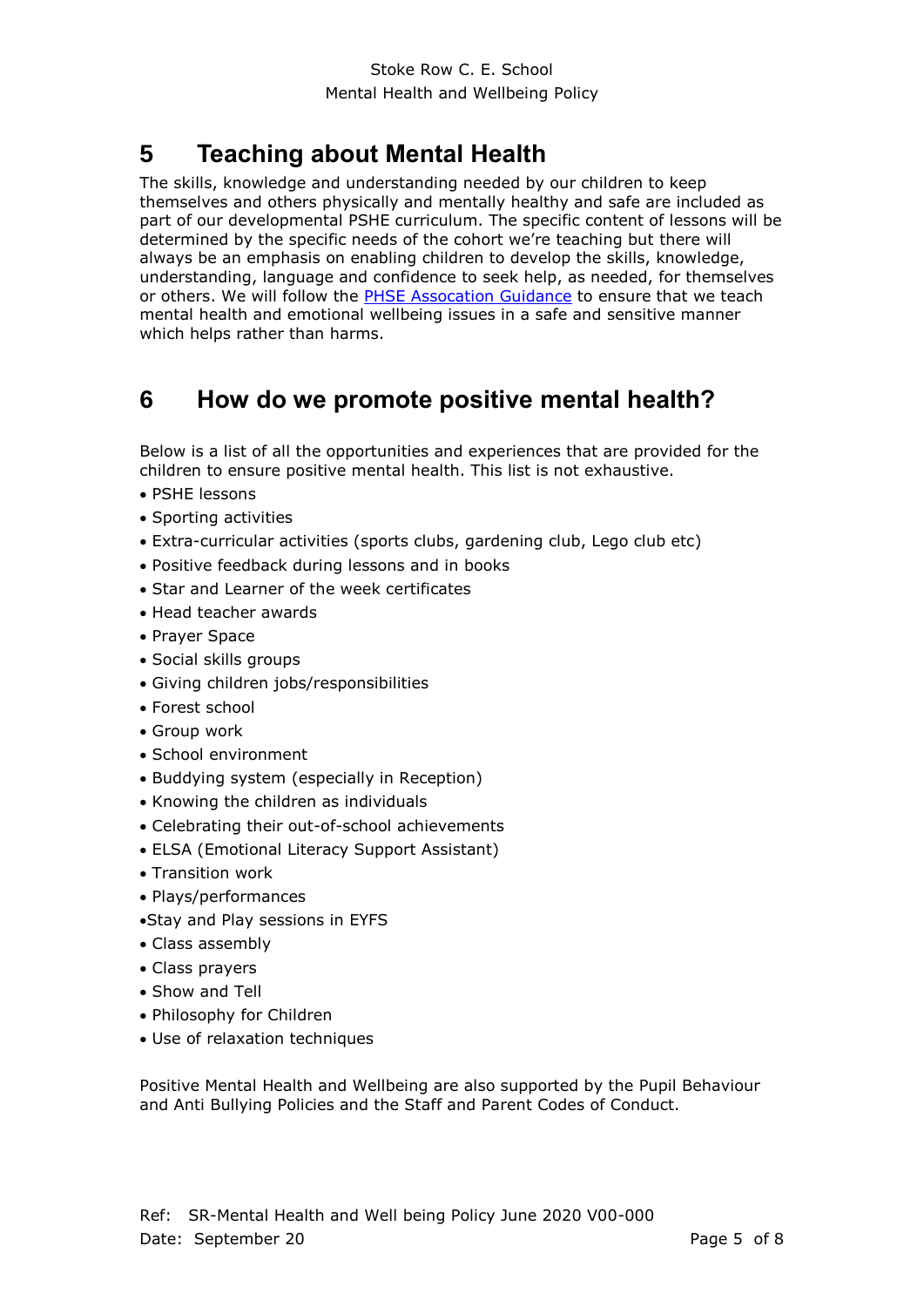## <span id="page-5-0"></span>**7 How do we monitor mental health?**

After each lunch time, the staff complete a 'feelings check-in'. Each class will have their own mechanism for the children to indicate their mood and feelings. This will be actively encouraged and referenced by the class staff members to encourage pupils to engage. Any negative responses will be addressed as soon as possible and discussed with parents when necessary.

#### **Signposting**

We will ensure that staff, children and parents are aware of sources of support within school and in the local community. The school has a number of resources and literature which they loan to parents as and when appropriate.

#### **Warning Signs**

School staff may become aware of warning signs which indicate a child is experiencing mental health or emotional wellbeing issues. These warning signs should **always** be taken seriously and staff observing any of these warning signs should communicate their concerns with Charlotte Whittle or Emma Beeton, our mental health and emotional wellbeing lead.

Possible warning signs include:

- Physical signs of harm that are repeated or appear non-accidental
- Changes in eating / sleeping habits
- Increased isolation from friends or family, becoming socially withdrawn
- Changes in activity and mood
- Lowering of academic achievement
- Talking or joking about self-harm or suicide
- Abusing drugs or alcohol
- Expressing feelings of failure, uselessness or loss of hope
- Changes in clothing e.g. long sleeves in warm weather
- Secretive behaviour
- Skipping PE or getting changed secretively
- Lateness to or absence from school
- Repeated physical pain or nausea with no evident cause
- An increase in lateness or absenteeism

#### **Managing disclosures**

A child may choose to disclose concerns about themselves or a friend to any member of staff so all staff need to know how to respond appropriately to a disclosure.

If a child chooses to disclose concerns about their own mental health or that of a friend to a member of staff, the member of staff's response should always be calm, supportive and non-judgemental.

Staff should listen, rather than advise and our first thoughts should be of the child's emotional and physical safety rather than of exploring 'Why?' For more information about how to handle mental health disclosures sensitively see appendix D.

All disclosures should be recorded in writing and held on the pupil's confidential file. This written record should include:

Date

Ref: SR-Mental Health and Well being Policy June 2020 V00-000 Date: September 20 **Page 6 of 8** Page 6 of 8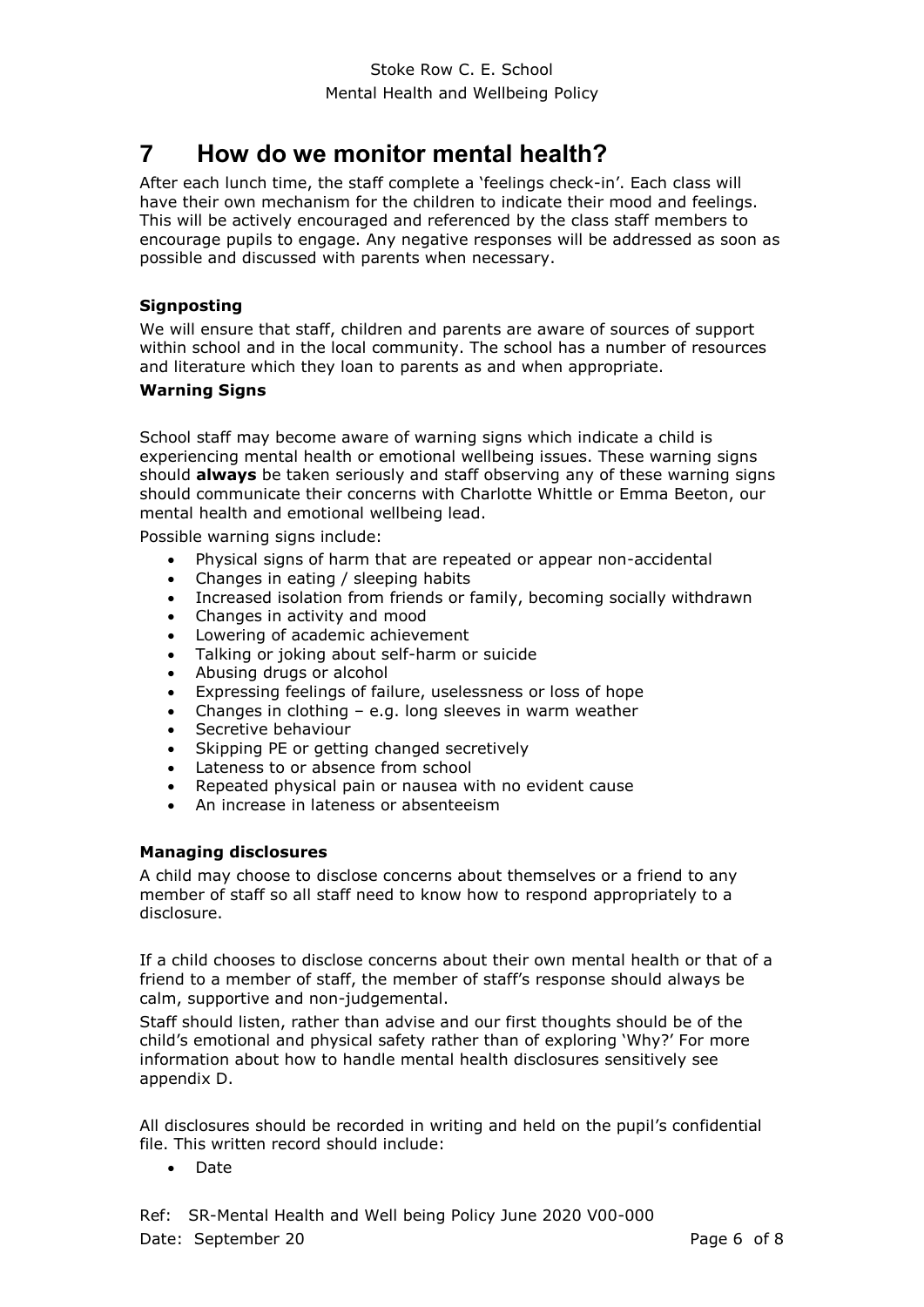### Stoke Row C. E. School Mental Health and Wellbeing Policy

- The name of the member of staff to whom the disclosure was made
- Main points from the conversation
- Agreed Next Steps

This information should be shared with the mental health lead, Charlotte Whittle or Emma Beeton who will store the record appropriately and offer support and advice about next steps. See appendix E for guidance about making a referral to CAMHS.

#### **Confidentiality**

We should be honest with regard to the issue of confidentiality. If it is necessary for us to pass our concerns about a child on, then we should discuss with the child:

- Who we are going to talk to
- What we are going to tell them
- Why we need to tell them

It is always advisable to share disclosures with a colleague, usually the mental health lead, Emma Beeton or Charlotte Whittle. This helps to safeguard our own emotional wellbeing, and since we are no longer solely responsible for the child it ensures continuity of care in our absence and provides an extra source of ideas and support. We should explain this to the child and discuss with them who it would be most appropriate and helpful to share this information with. Parents must always be informed if there are concerns about a child's mental health.

If a child gives us reason to believe that there may be underlying child protection issues, parents may not be informed, but the designated safeguarding lead, Charlotte Whittle, must be informed immediately.

## <span id="page-6-0"></span>**8 Working with Parents**

Where it is deemed appropriate to inform parents, we need to be sensitive in our approach. Before disclosing to parents we should consider the following questions (on a case-by-case basis):

- Can the meeting happen face to face? This is preferable.
- Where should the meeting happen?
- Who should be present? Consider parents, the child, other members of staff.
- What are the aims of the meeting?

It can be shocking and upsetting for parents to learn of their child's issues and many may respond with anger, fear or upset during the first conversation. We should be accepting of this (within reason) and give the parent time to reflect.

We should always highlight further sources of information and give them leaflets to take away where possible as they will often find it hard to take much in whilst coming to terms with the news that you're sharing. Sharing sources of further support aimed specifically at parents can also be helpful too e.g. parent helplines and forums.

We should always provide clear means of contacting us with further questions and consider booking in a follow-up meeting or phone call right away as parents often have many questions as they process the information. Finish each meeting